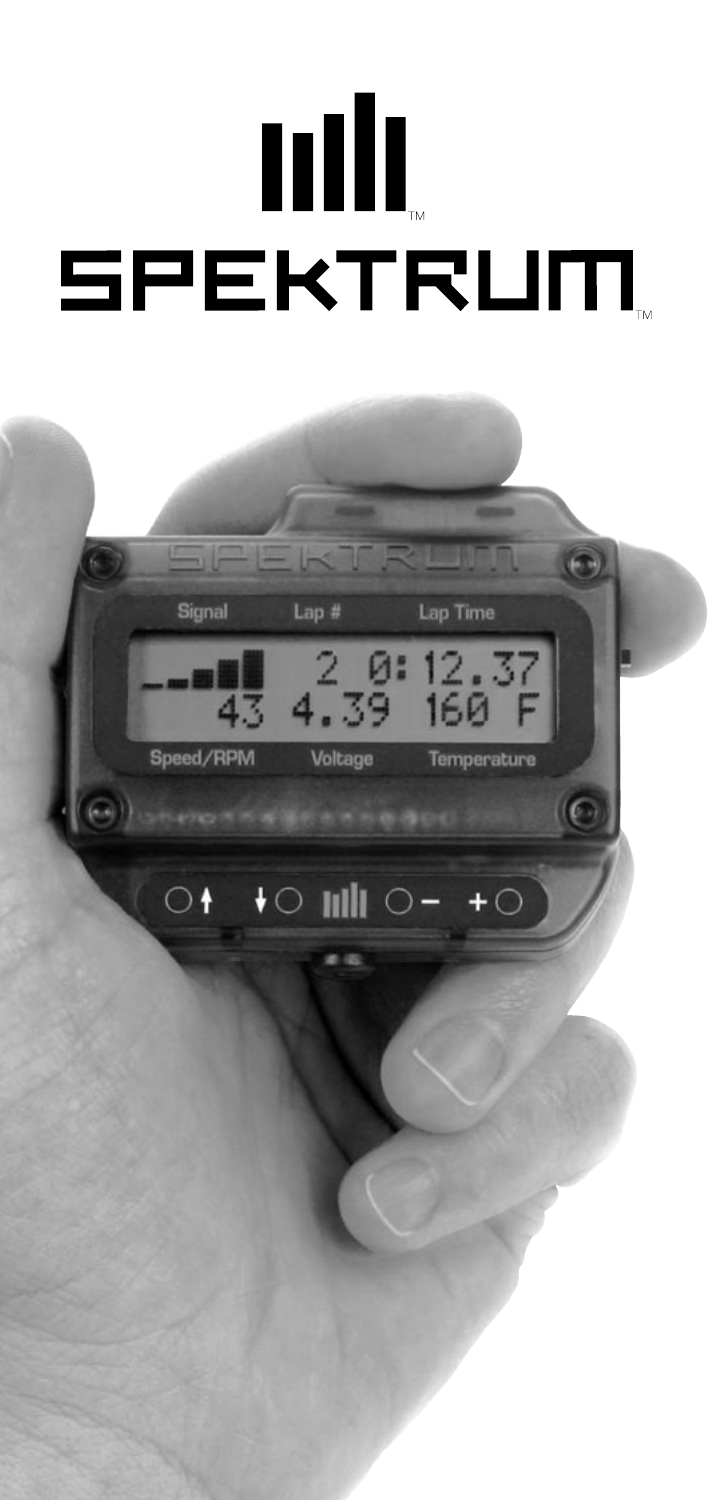#### Table of Contents

#### Spektrum Telemetry Real Time Functions

- Signal strength
- Number of laps
- Individual lap times
- Speed/rpm
- Battery voltage
- Temperature

#### Additional Features

- Records and displays up to 99 individual laps
- Recalls best lap time
- Gives total number of laps and total time
- Records maximum speed or rpm
- Records maximum temperature
- Temperature can be displayed in Fahrenheit or Celsius
- Speed can be displayed in mph
- A vibration alarm can be selected to alert you at a programmed value for: Over temperature—ideal for preventing over-lean runs with nitro engines Low voltage—prevents runaways in nitro vehicles from dead batteries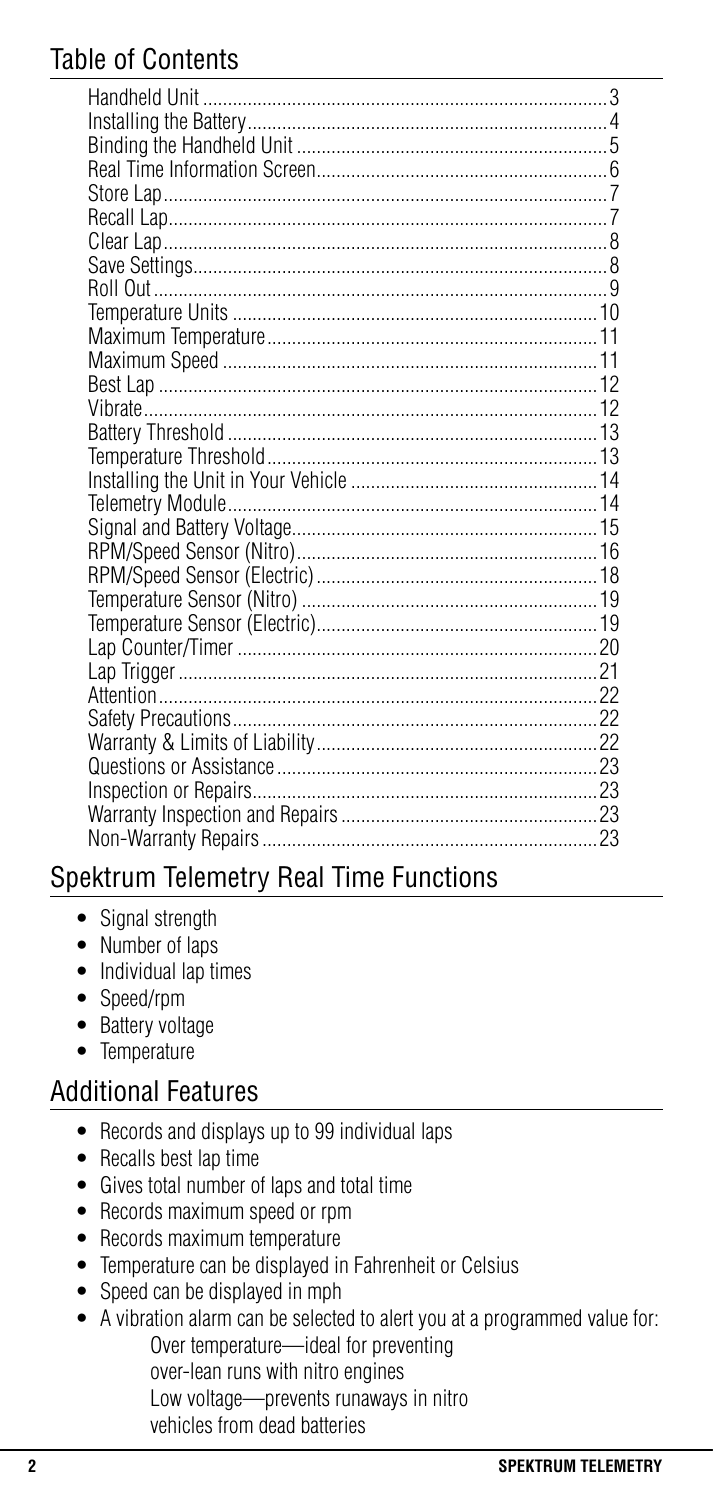# <span id="page-2-0"></span>**Handheld Unit**

The handheld unit displays real time information plus it can store and recall lap times, display maximum temperature, maximum speed and maximum rpm. Normally the pitman monitors the handheld unit and then informs the driver of critical information as needed. Mounting posts are included that can be installed in the open antenna hole in module radios allowing the handheld to be easily read by the driver. The handheld unit also features a vibration alarm that can be programmed to alert the driver when a preset temperature or voltage is exceeded, preventing over-lean runs and battery failures. It is even possible for multiple handheld units to monitor the same car.



**Note**: Two sizes of mounting posts are provided. This allows the handheld unit to be mounted in different antenna holes.

**Note**: Pressing both the  $\uparrow$  and  $\downarrow$  keys simultaneously at any time will directly bring up the main information screen. + and - are used to increase or decrease the values or enable ordisable features.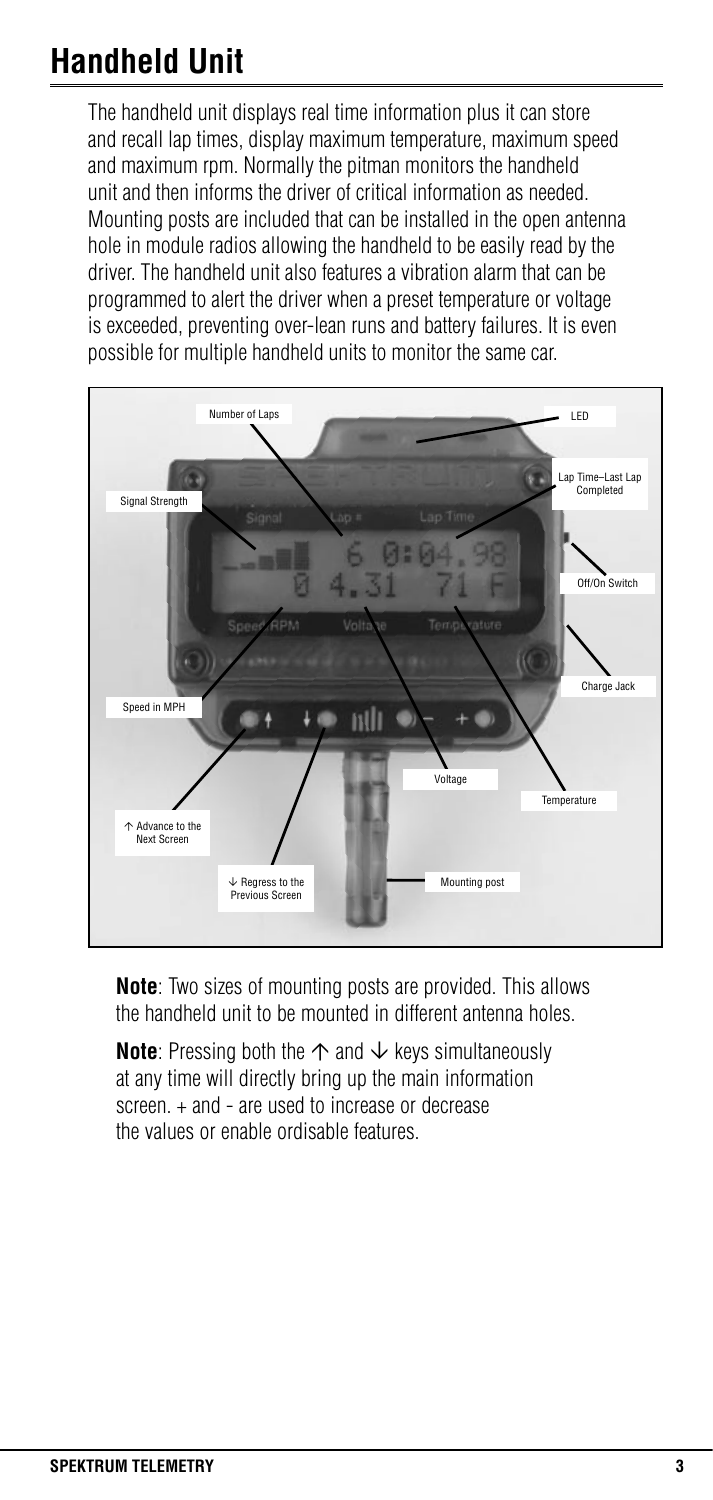#### <span id="page-3-0"></span>Installing the Battery



Using a 3/32" and .050" hex wrench, unscrew the case and install a 9-volt battery as shown.

**Note**: If desired, the mounting post (two sizes provided) can be installed at this time. The post allows the handheld unit to be mounted in the antenna hole when using a module radio.

Reinstall the case being careful not to over-tighten the screws.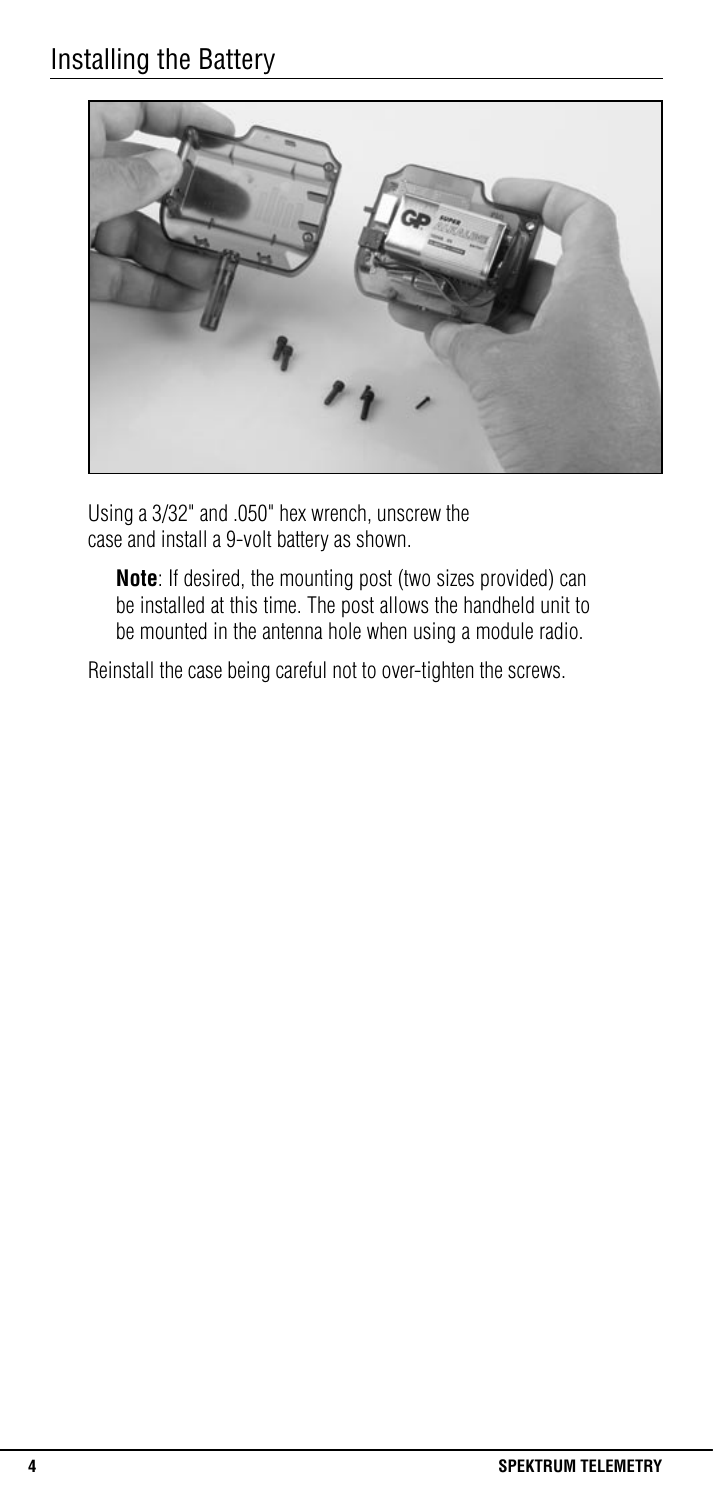#### <span id="page-4-0"></span>Binding the Handheld Unit



It is necessary to bind the handheld unit to the transmitter. Binding teaches the handheld unit the specific code of the transmitter and when bound, the handheld unit will only listen to information coming from the receiver(s) that are bound to that transmitter. To bind the handheld unit:

- Press and hold the  $\uparrow$  button while turning on the handheld unit. The LED should flash continuously.
- With the transmitter in close proximity to the handheld, press and hold the bind button on the transmitter while turning it on. The LED on the transmitter should blink for several seconds. When a successful bind is completed, the LED will go off on the handheld unit and the LED will go solid on the transmitter.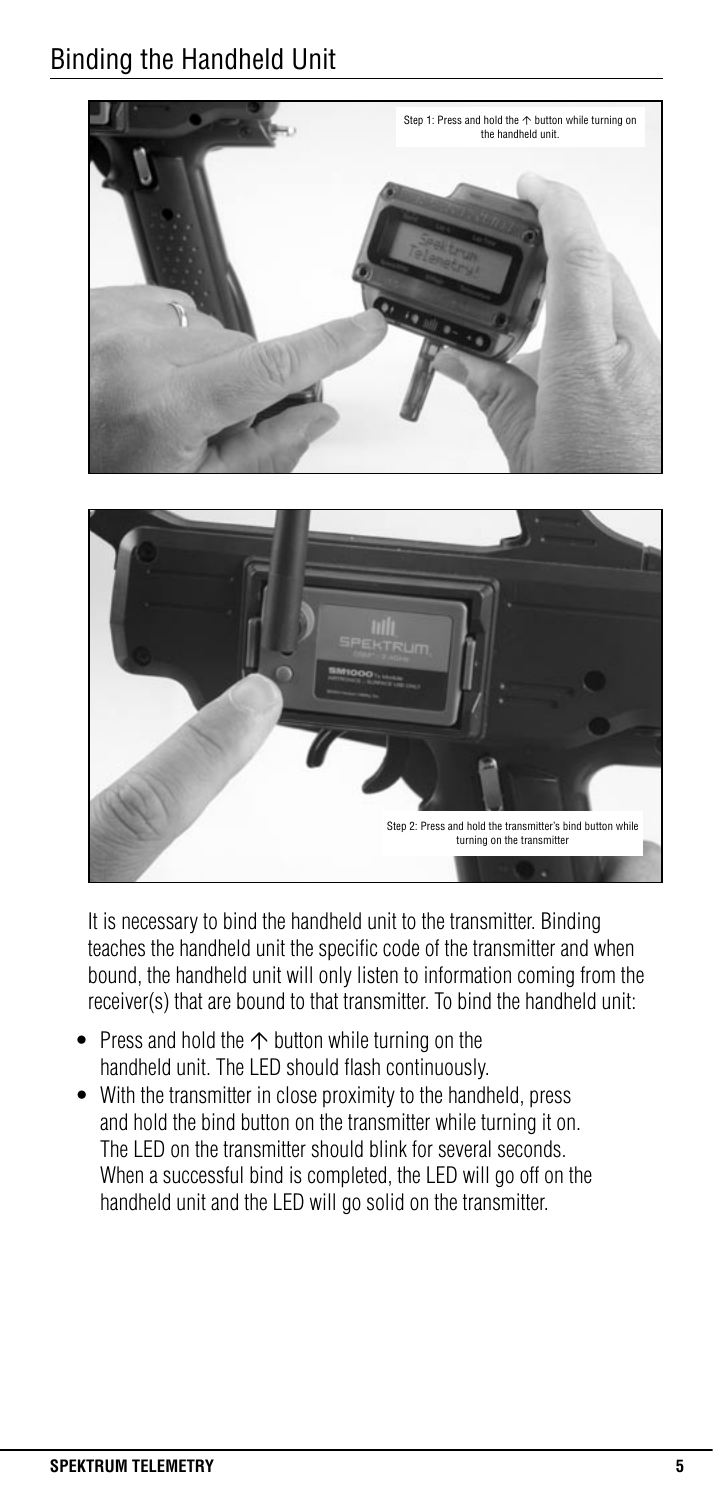#### <span id="page-5-0"></span>**Real Time Information Screen**

The Real Time Information screen displays the following information

- Signal strength
- Number of laps
- Last lap time
- Speed or rpm
- Voltage
- Temperature



The Real Time Information screen is displayed automatically when the system is turned on and the handheld unit connects to the receiver.

**Note:** If the receiver is not turned on or if the handheld unit is not bound to the transmitter that the receiver is operating from, the Real Time Information screen will display Spektrum Telemetry on the screen. This indicates that no signal is present. When a connection is made, the green LED on the handheld lights and the Real Time Information screen appears.

**Note:** To access the Real Time Information screen from any other screen simply push the  $\uparrow$  and  $\downarrow$  keys simultaneously.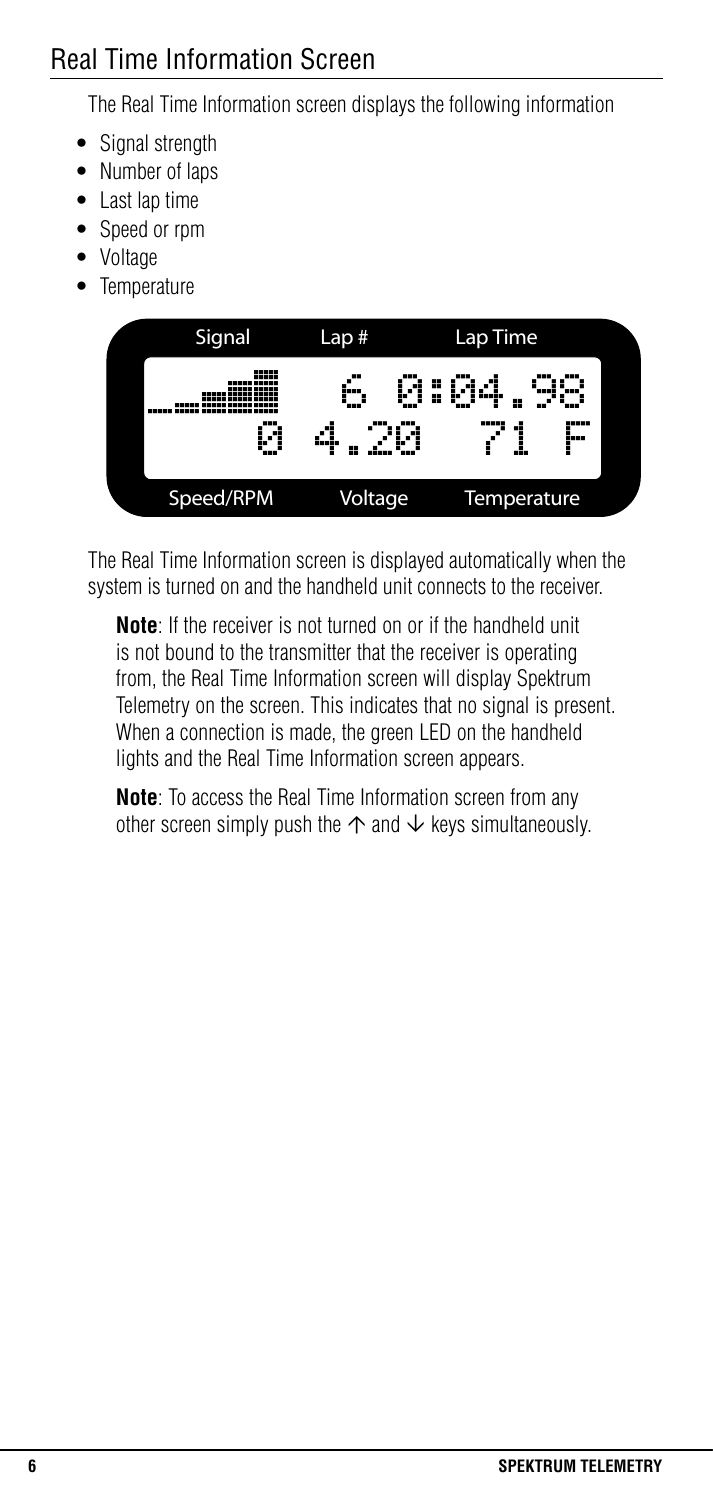#### <span id="page-6-0"></span>Store Lap

| Signal                      | Lap #      | Lap Time |  |  |
|-----------------------------|------------|----------|--|--|
|                             | Store Lars |          |  |  |
| Press.<br>⊹<br>CH 2<br>---- |            |          |  |  |
|                             |            |          |  |  |

During a run, current lap information is stored in the telemetry module. (Not in the handheld unit). This information is then displayed on the handheld unit. To reset the lap information, it is necessary to turn the receiver off then on. This will reset the lap information and the screen will display 0 laps at 0:00.00 seconds. Previous laps will remain in memory of the handheld unit until it is power cycled.

To store lap information in the handheld unit for future review, the **Store Laps** screen is provided. This screen allows you to store the lap information (number of laps and the individual lap times) from the presently recorded run that's stored in the telemetry module memory, and to recall that information at a later date even if the receiver and handheld unit is turned off.

To store lap information, access the Store Lap screen by pressing the button until **Store Lap** appears on the screen, then press the – or + button to store the lap information from the previous run.

**Note**: If the handheld is turned off before the laps are stored, the lap information will be lost.

#### Recall Lap

| Signal Lap #      |                 | Lap Time    |  |
|-------------------|-----------------|-------------|--|
| <u>Press</u>      | Recall Lars<br> | ÷<br>ОĐ     |  |
| Speed/RPM Voltage |                 | Temperature |  |

The Recall Lap screen allows you to recall the lap information (number of laps and the individual lap times) from the previously stored information from Store Laps above. To recall laps, lap information must have been previously stored in the Store Laps screen (see above).

To access the Recall Laps screen, press the  $\uparrow$  button until **Recall Laps** appears on the screen, then press the + or- button to recall the lap information. Reading laps will appear and the screen will display the lap  $#$  and time. Pressing the – or  $+$ button will allow you to scroll up or down through the laps.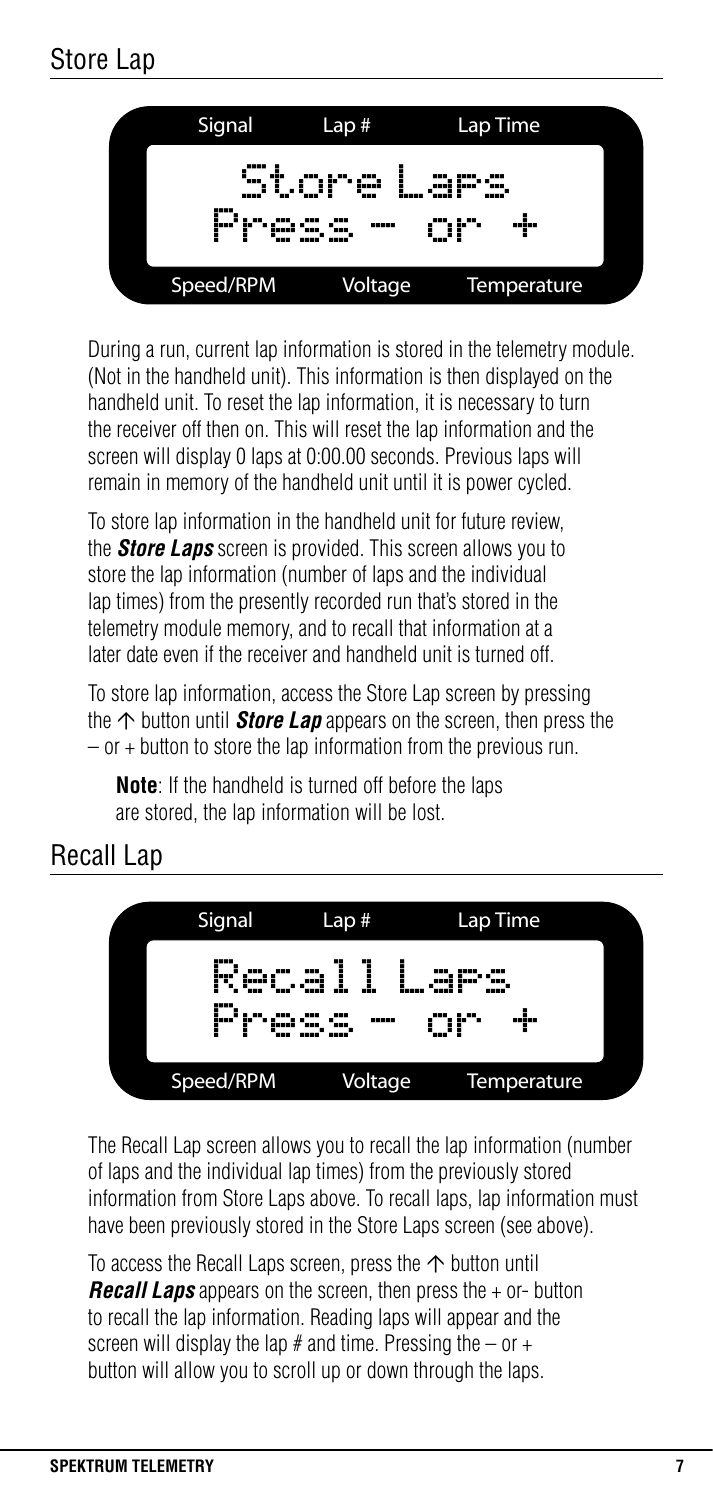#### <span id="page-7-0"></span>Clear Lap



The Clear Lap function erases the lap information stored in the handheld unit's memory.

To access the clear laps screen press the  $\uparrow$  button until **Clear Laps** appears on the screen, then press the  $+$  or- button to clear the lap information.

#### Save Settings



The Save Settings function stores all the programmed handheld parameters such as temperature and voltage thresholds, the roll out value, temperature units, etc. that you've programmed in the handheld unit when it is turned off. If the Save Setting function is not used, all of the parameters will default to their factory setting each time the power is turned off on the handheld unit.

To access the Save Settings screen press the  $\uparrow$  button until **Save Settings** appears on the screen, then press the  $-$  or  $+$  button to save settings to memory.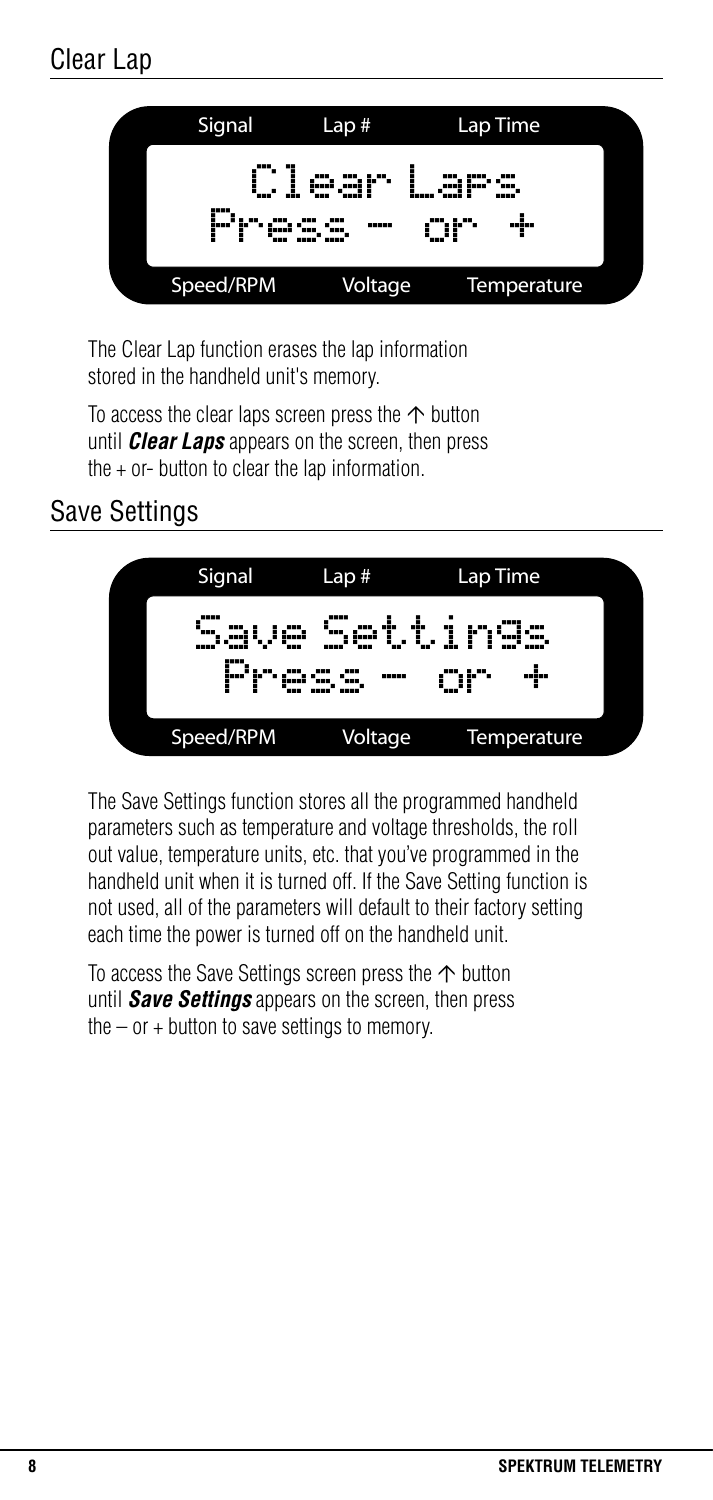<span id="page-8-0"></span>

The Roll Out function is the internal calculator that allows rpm data to be converted to mph. When the Roll Out value is set to 1.00, the default setting, the value displayed on the main screen and stored in maximum speed, is true rpm of the shaft gear or flywheel that the rpm sensor is hooked up to. In order to program the unit to display speed in mph, a conversion factor is needed. Following are two methods of determining the conversion factor:

#### Method A

• Mark the gear or clutch bell that the sensor is reading from with a small reference mark. A marker works well.

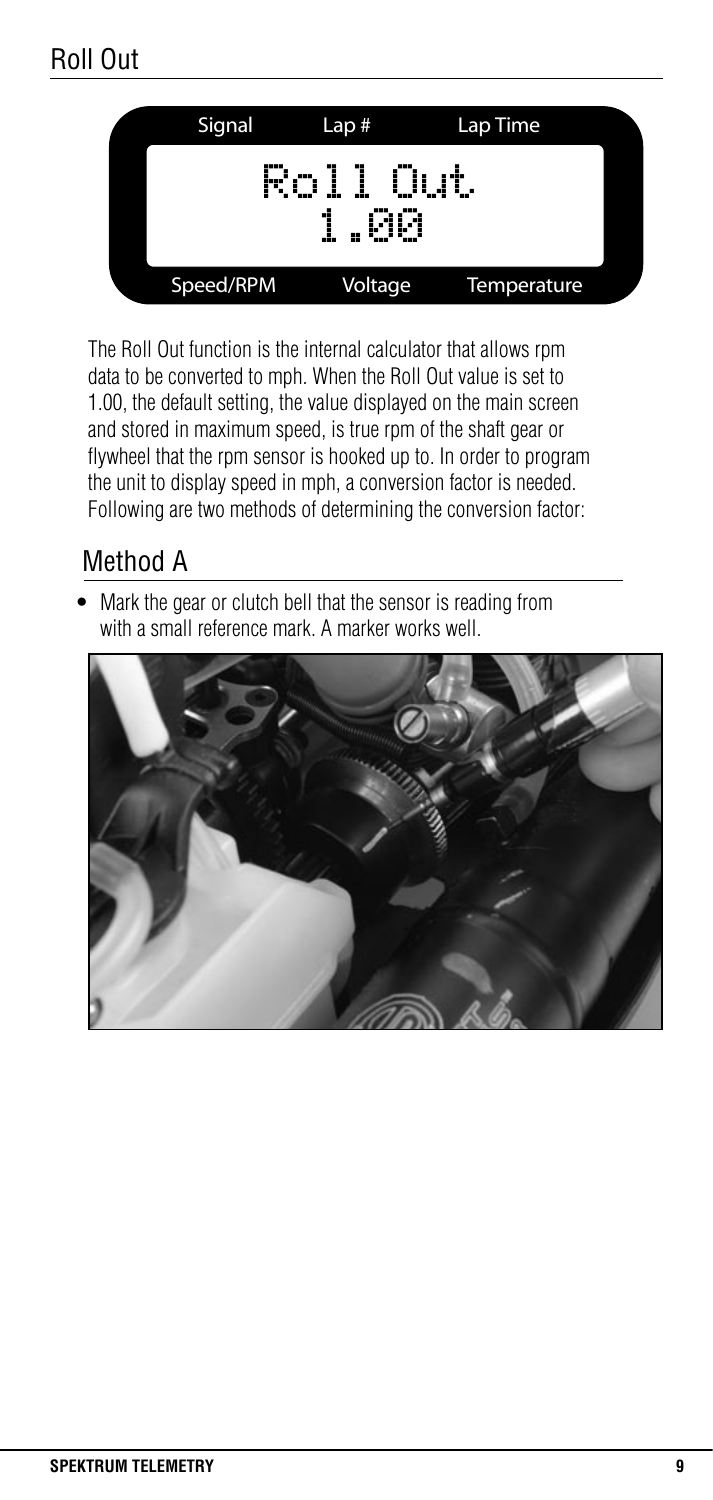<span id="page-9-0"></span>• Set the car next to a ruler and at 0" then roll the car forward by hand, counting each revolution of the reference mark. At exactly 10 revolutions stop the car.



- Measure the exact distance that the car traveled in ten revolutions and divide this distance by 10 (i.e. 12.0" divided by  $10 = 1.20$ ").
- In the Roll Out screen press the  $+$  or  $-$  button until 1.20 appears on the screen. Now all the rpm related functions will be displayed in mph.

#### Method B

For this method you either need to know the internal gear ratio (normally provided in the vehicle's manual) or be able to calculate the ratio via the number of teeth on the gears. It is also necessary to calculate the circumference (distance around) the tire. Once the internal ratio is known, and the circumference in inches has been determined, simply divide the circumference by the internal ratio and use this value as the conversion.

To calculate circumference—multiply 3.14 x the tire's diameter in inches

To calculate internal gear ratio—divide the larger gear by the small gear. With multiple gear transmissions, it is necessary to multiply each of the ratios to arrive at the final ratio.

#### Temperature Units



The Temperature Units screen allows you to select between Fahrenheit or Celsius. To access the Temperature Units screen press the  $\uparrow$  or  $\psi$  button until **Temp Units** appears on the screen. Pressing the + or – button will change the units from Celsius to Fahrenheit.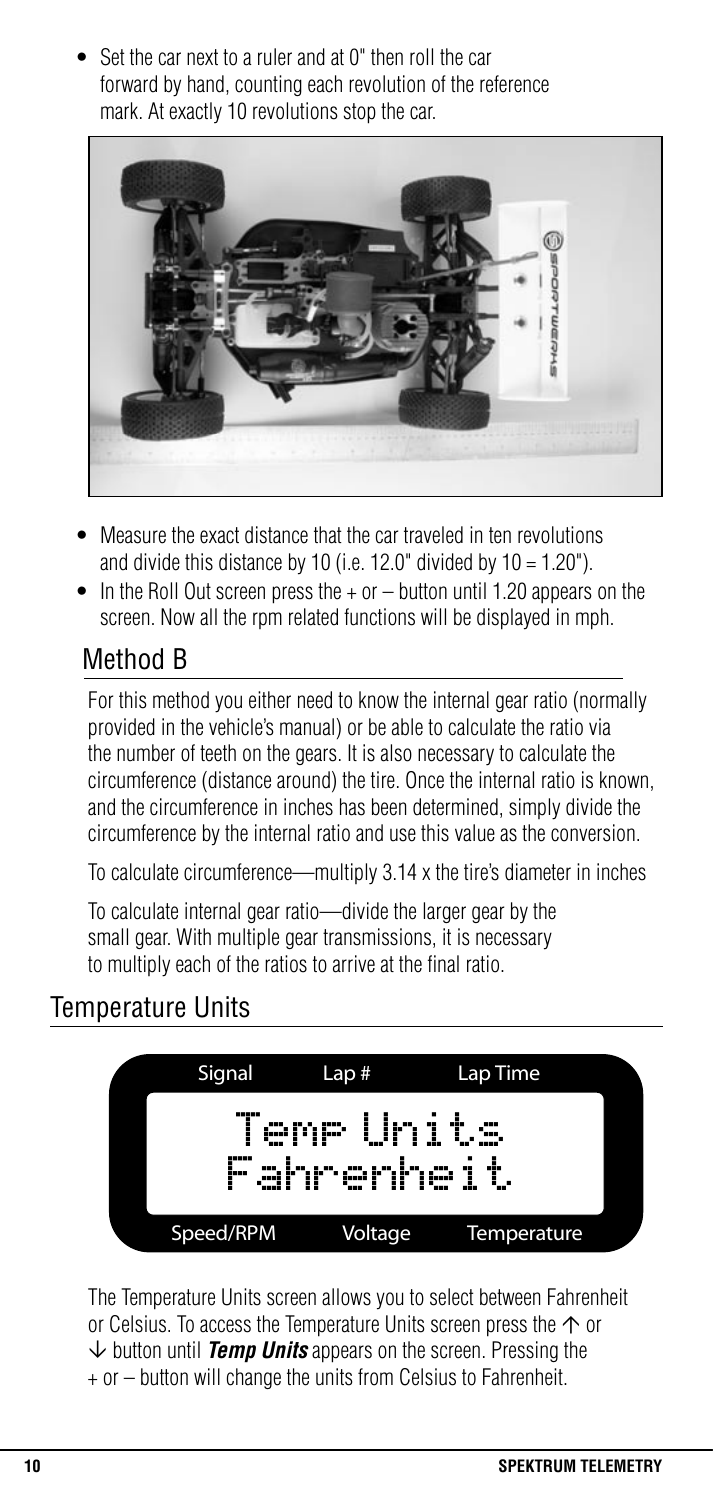#### <span id="page-10-0"></span>Maximum Temperature

|                   | Signal Lap #               | Lap Time    |  |
|-------------------|----------------------------|-------------|--|
|                   | Maximum Temp<br>F<br>280 I |             |  |
| Speed/RPM Voltage |                            | Temperature |  |

The Maximum Temperature screen displays the maximum achieved temperature from the point that the receiver/ telemetry module was turned on. To reset the maximum temperature, it is necessary to turn off the receiver/ telemetry module, then back on.

To access the Maximum Temperature screen, press the  $\uparrow$ button until the **Maximum Temp** appears. The display will give the maximum temperature in  $F^{\circ}$  or  $C^{\circ}$  depending on the temperature units selected and the value representing the highest temperature achieved since the receiver was last turned on. Reset Maximum Temperature by turning off the receiver.

#### Maximum Speed



The Maximum Speed screen displays the maximum speed or rpm achieved from the point the receiver/telemetry module was turned on. To reset the Maximum Speed, it is necessary to turn off the receiver/telemetry module, then back on.

To access the Maximum Speed screen press the  $\uparrow$  button until **Maximum Speed** appears on the screen. The display will give the maximum speed or rpm achieved since the receiver was last turned on. Reset the Maximum Speed by turning off the receiver.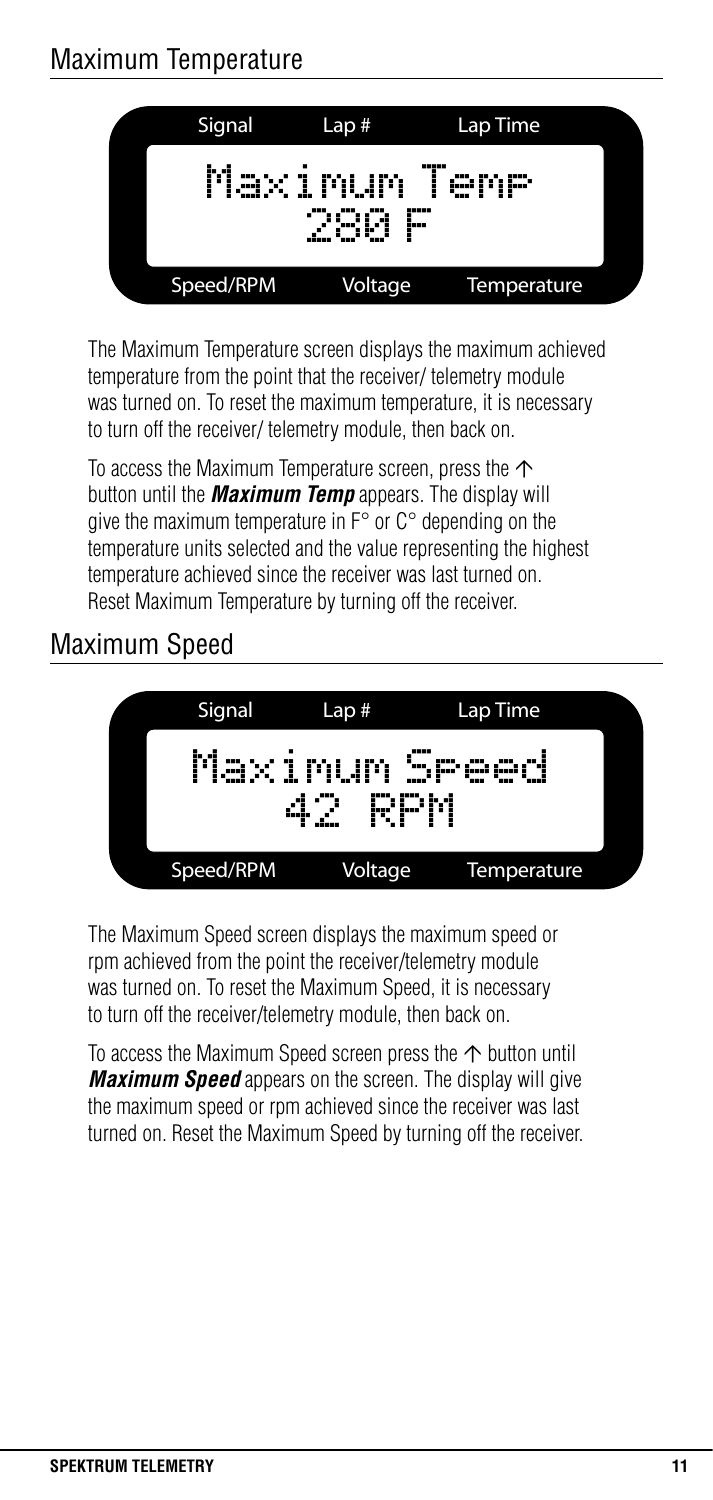<span id="page-11-0"></span>

The Best Lap screen displays the fastest lap from the point that the receiver/ telemetry module was last turned on. The display gives the lap number and the fastest lap time. To reset the fastest lap, it is necessary to turn off the receiver.

To access the Best Lap screen, press the button until **Best Lap** appears on the screen. The display with give best lap number and lap time achieved since the receiver was last turned on. Reset the Best Lap by turning off the receiver.

#### Vibrate



The handheld unit features a vibration alarm that can be programmed to warn of over temperature or low voltage, preventing engine damage or loss of control due to low batteries. The temperature and voltage thresholds can be programmed and, when exceeded, the handheld will vibrate alerting the driver/ pitman of the situation.

To access the Vibrate function press the  $\uparrow$  button until **Vibrate** appears on the screen. Press the + or- button to enable or disable the vibration alarm.

**Note**: The battery and temperature threshold screen are only available when the Vibrate function is enabled. (See above)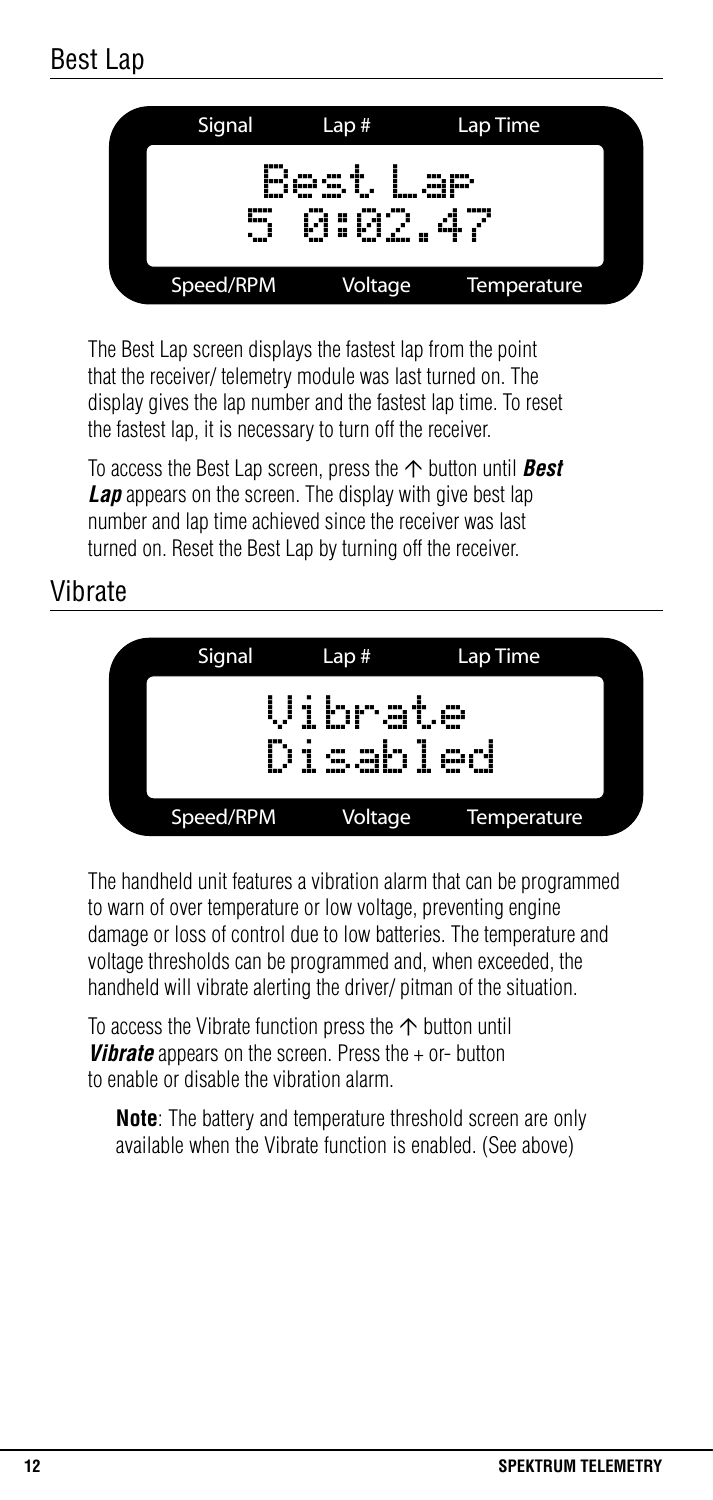#### <span id="page-12-0"></span>Battery Threshold

|                   | Signal Lap # | Lap Time       |  |
|-------------------|--------------|----------------|--|
|                   | 4.85         | Batt Threshold |  |
| Speed/RPM Voltage |              | Temperature    |  |

The Battery Threshold screen allows you to preset a voltage. When the battery voltage in your vehicle drops below the preset voltage, the vibration alarm in the handheld unit will activate. Typical recommended preset values are 1.1 volts per cell, however, when using high current draw servos it may be necessary reduce that value to .9 volts per cell.

Recommended voltage settings:

- $\bullet$  5-cell 6.0 volt pack = 6.6 volts
- $\bullet$  4-cell 4.8 volt pack = 4.4 volts

To access the Battery Threshold function press the  $\uparrow$  button until **Batt Threshold** appears on the screen. Press the + orbutton to increase or decrease the battery voltage value.

**Note**: The Battery Threshold screen is only available when the vibration function is enabled. (See above)

#### Temperature Threshold

| Signal    | Lap#    | Lap Time           |  |
|-----------|---------|--------------------|--|
| -----     |         | emp Threshold<br>F |  |
| Speed/RPM | Voltage | Temperature        |  |

The Temperature Threshold screen allows you to preset a do not exceed temperature value. When the engine temperature in your vehicle exceeds this preset temperature, the vibration alarm in the handheld unit activates warning of an over-lean condition. Each type of vehicle will require it is own maximum temperature value. It is best to determine this by finding the optimum operating temperature and then setting the maximum temperature range 15°F to 20°F higher.

To access the Temperature Threshold function, press the  $\uparrow$  button until **Temp Threshold** appears on the screen. Press the + orbutton to increase or decrease the temperature threshold value.

**Note**: The Temperature Threshold screen is only available when the vibration function is enabled. (See above)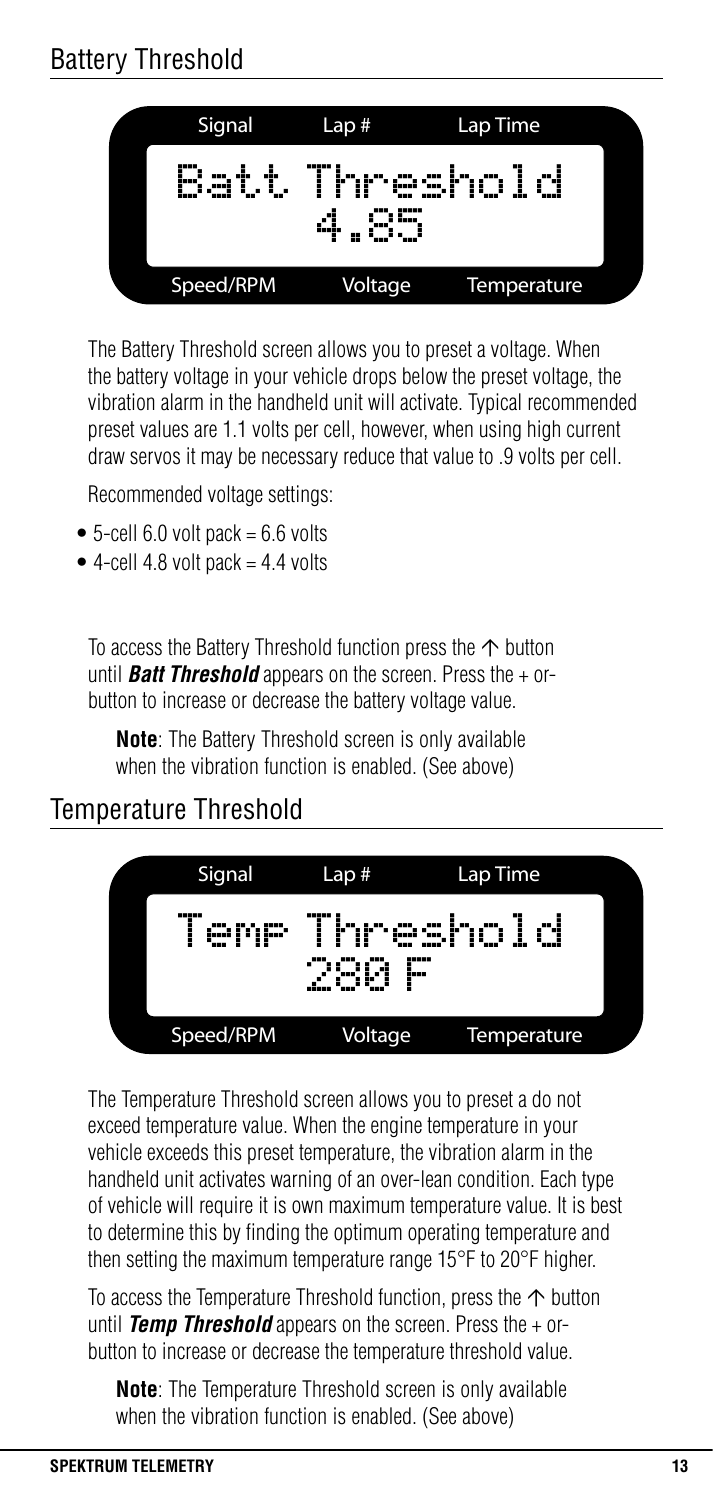# <span id="page-13-0"></span>**Installing the Unit in Your Vehicle**

#### Telemetry Module



The telemetry module is used to interface the sensors to the receiver (transceiver). The module is attached to the receiver via the included male-to-male telemetry lead provided. The telemetry lead must be plugged into the BAT/TEL port in the receiver and into the T battery port in the module. See photo of receiver and telemetry hooked up with cord.

#### Telemetry Module Installation



- Using servo tape, mount the telemetry module near your receiver.
- Hook up the telemetry lead to the battery/telemetry ports in the receiver and telemetry module as shown above.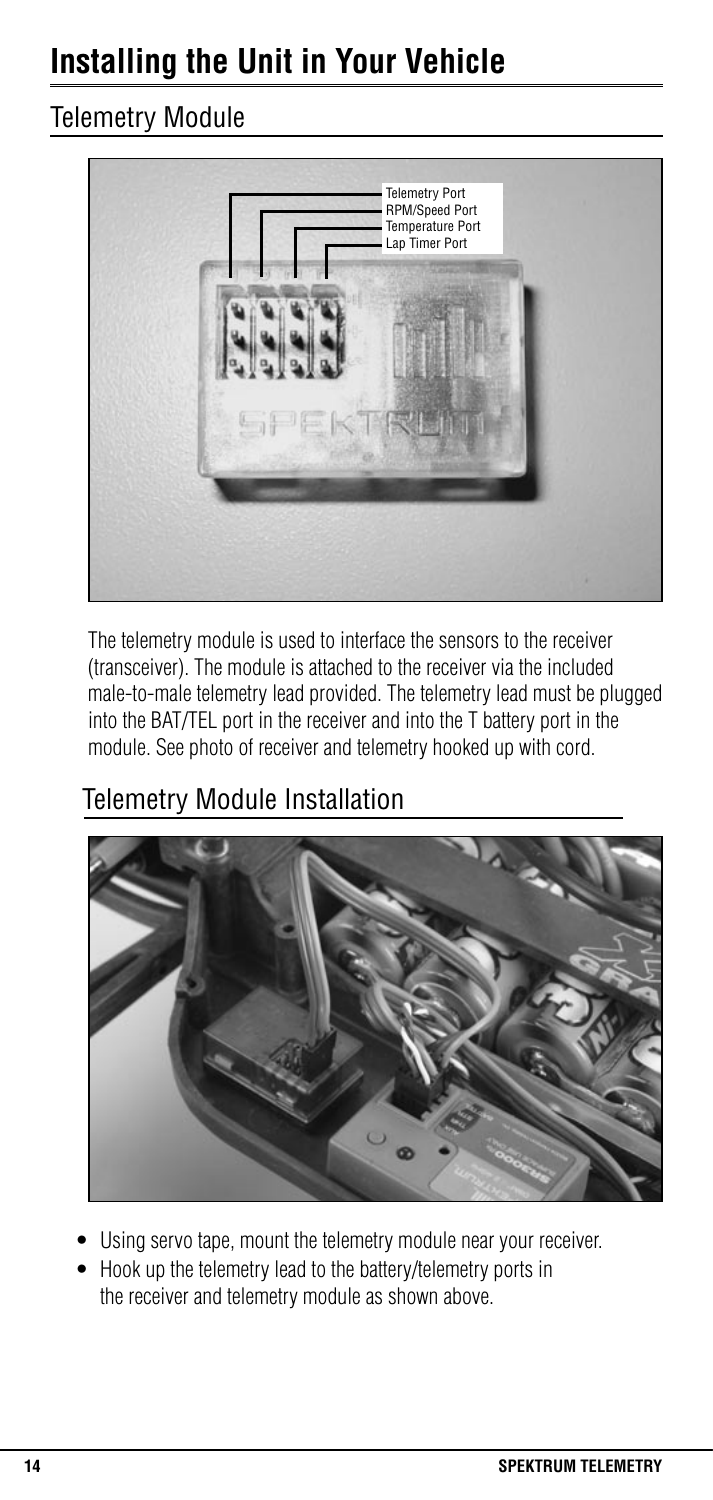#### <span id="page-14-0"></span>Signal and Battery Voltage

Signal strength and battery voltage is built into the telemetry module and no further attachment of sensors is necessary. The telemetry module must be properly hooked up to the receiver, and with the handheld unit and receiver bound together. Signal strength and battery voltage will be displayed when the receiver and handheld units are turned on.



Note: The voltage displayed is the receiver voltage. This is especially useful for nitro cars in alerting you to change vour receiver pack before vour vehicle goes into failsafe due to low battery pack voltage. If you wish to monitor another voltage source (like the drive batteries in an electric car), a voltage harness is provided. The voltage harness replaces the telemetry lead and the open wires must be attached (soldered) to the desired voltage source that you wish to monitor.

**Note:** The source must be above 3.2 volts.

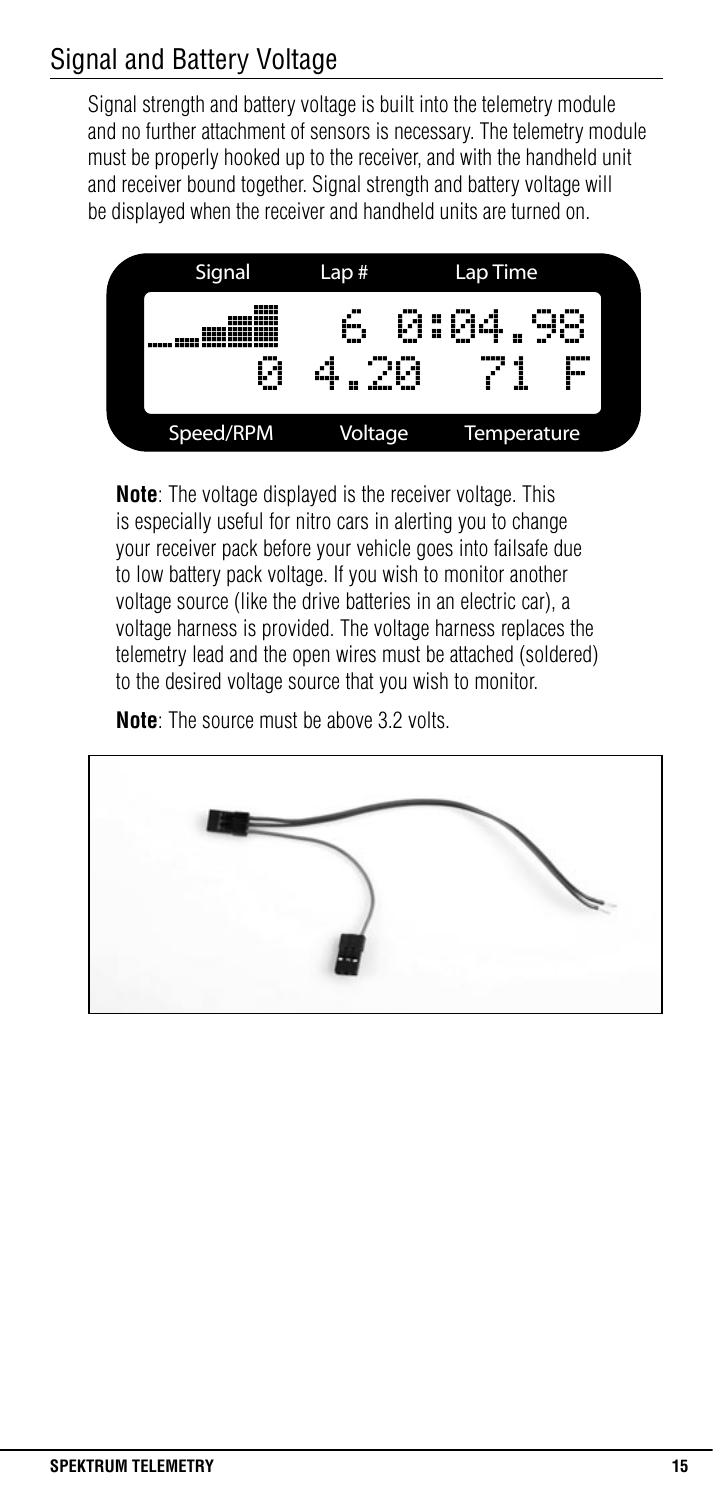#### <span id="page-15-0"></span>RPM/Speed Sensor (Nitro)

An infrared sensor is provided to record rpm values that can be converted by the handheld unit to actual speed in mph. The sensor emits an infrared light and a receptor records the reflection vs. the absorption of light. It is necessary to place a reflective or light absorbing decal (provided) on the gear or flywheel to allow the sensor to record rpm. Mounting hardware is provided for easy installation.

#### RPM/Speed Sensor Installation (Nitro)

• Choose the correct nitro mount for your engine. Two mounts are provided: one for 12.–.18 engines and one for .21–.28 engines.



• Using 2mm screw, attach the sensor to the mount as shown.

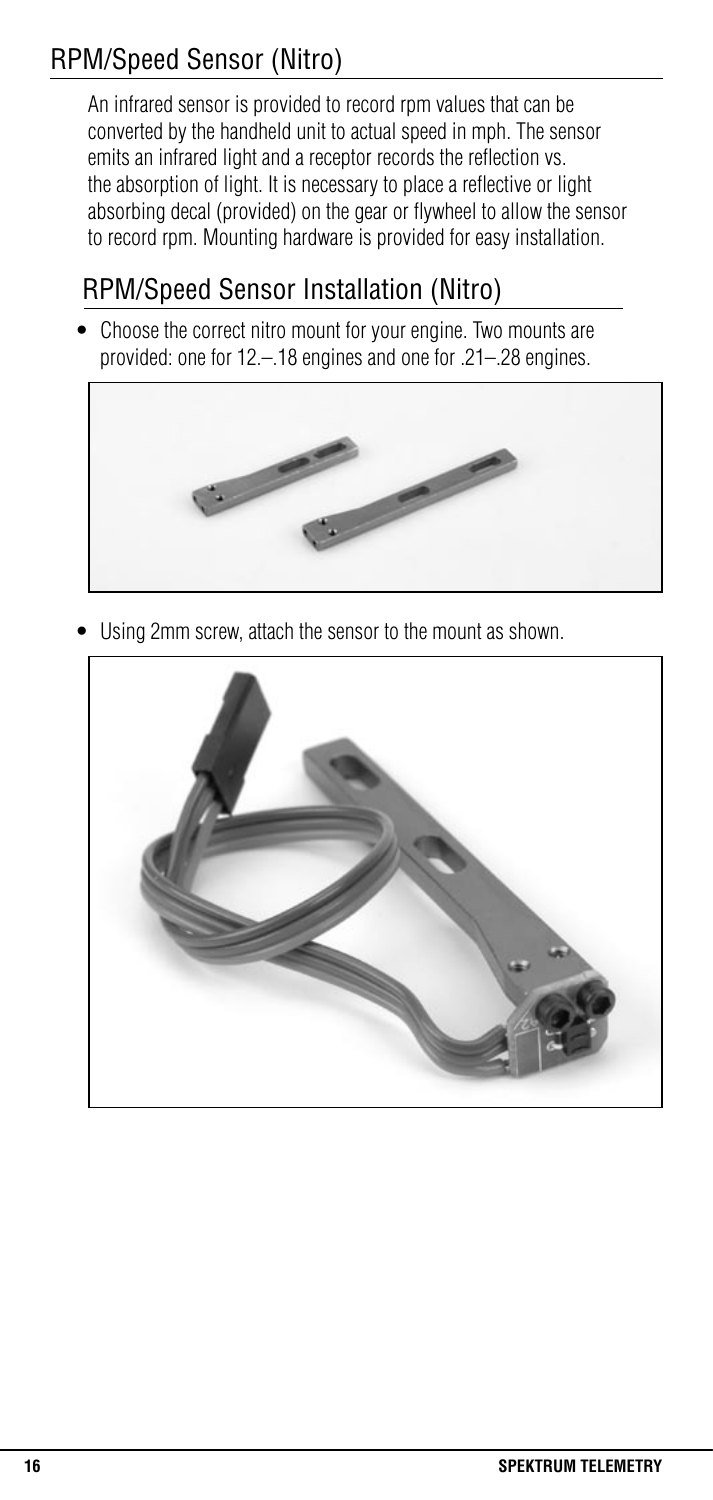• Install the mount under the engine screw and adjust the sensor so it is 1/8" from the flywheel.



• If the flywheel is reflective (bare metal), place a flat black decal on the flywheel so it passes between the sensor and the flywheel when rotated. If the flywheel is non-reflective, place a reflective decal on the flywheel so that it passes between the sensor and the flywheel when rotated.



• Plug the sensor into the R (speed/rpm) port in the telemetry module.

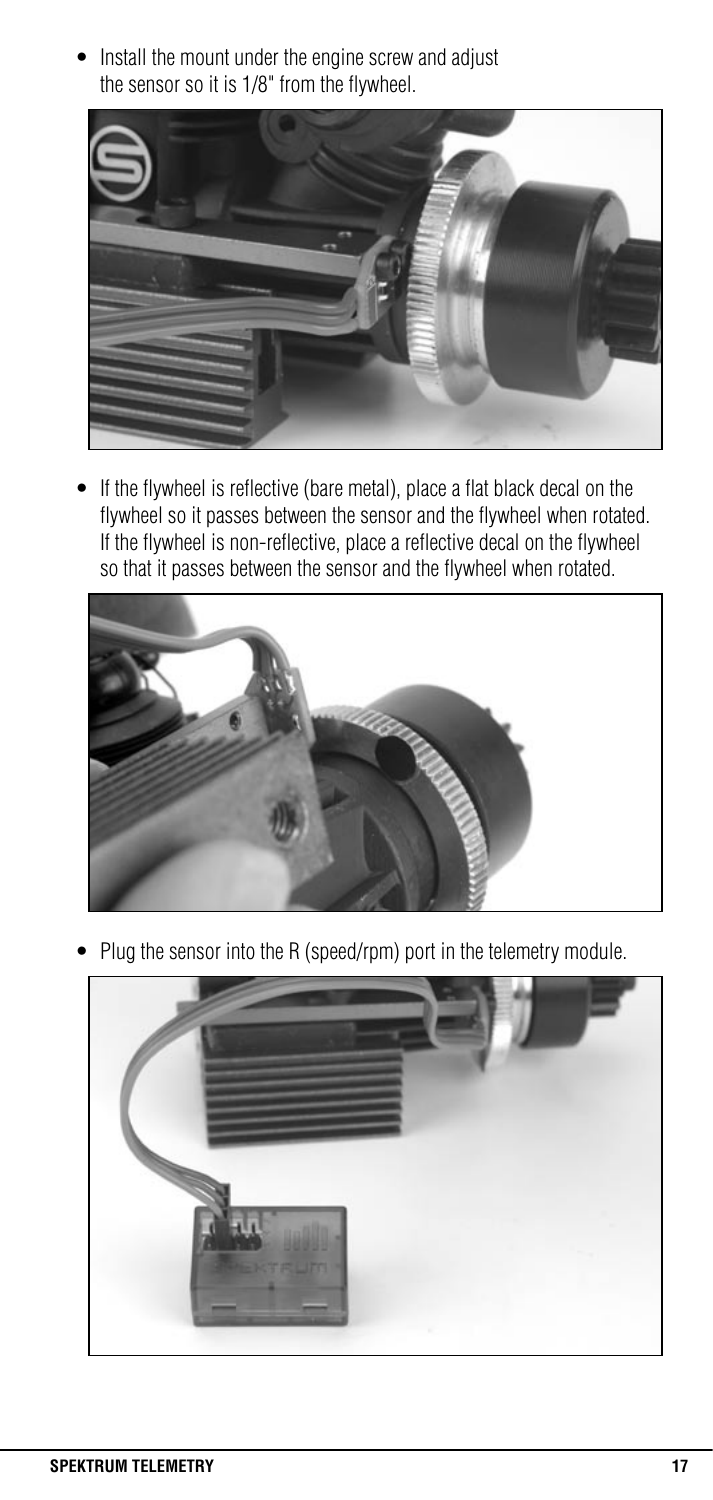#### <span id="page-17-0"></span>RPM/Speed Sensor (Electric)

In electric cars and trucks, the rpm sensor is mounted near the spur gear and gets rpm readings directly from that gear. A conversion in the handheld can be programmed to give speed in mph or rpm. See the Handheld Unit section on rpm and speed for more details. A mount is provided that allows the rpm sensor to be conveniently mounted in many applications. Because of the diverse types of electric vehicles, it may be necessary to fabricate a mount from Lexan for some types of vehicles.

#### RPM/Speed Sensor Installation (Electric)

- Determine the best method to mount the sensor near the spur gear. The face of the sensor must face the side of the gear. A mount is provided that can be taped in place using servo tape then bent to allow installation in most applications.
- Mount the rpm sensor such that the sensor is 1/8" from the side of the gear.
- If the gear is non-reflective, place a reflective decal on the gear so it passes between the sensor and the flywheel when rotated. If the gear is reflective, place a flat black decal on the gear so it passes between the sensor and the gear when rotated.
- Plug the sensor into the R (speed/rpm) port in the telemetry module.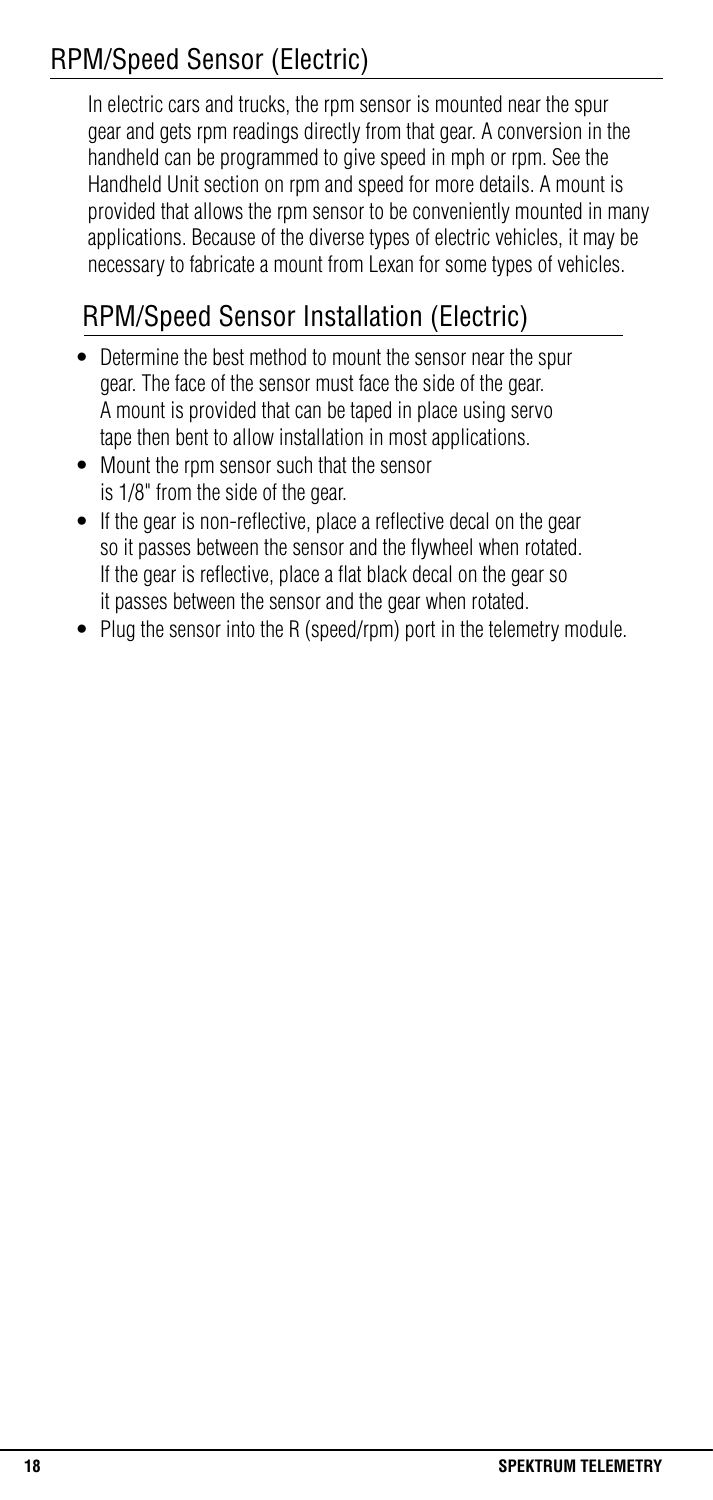#### <span id="page-18-0"></span>Temperature Sensor (Nitro)

A temperature sensor loop is provided in the nitro system that wraps around the head of the engine to monitor head temperature. This is useful in tuning engines and in preventing damaging over-lean runs.

#### Temperature Sensor Installation (Nitro)

• Install the loop as shown around the cylinder of the engine. It is best to place the sensor near the point at which the head meets the cylinder to get the most accurate consistent readings.



• Plug the temperature sensor into the port marked E in the telemetry module. The handheld unit should now display room temperature.

#### Temperature Sensor (Electric)

A Thermister type temperature sensor is included in the electric system that can be taped to the battery or motor to monitor real time temperature. Transparent tape can be used to attach the sensor for temperatures up to approximately 250°F high. Temperature tape is needed for temperatures exceeding 250°F.

#### Temperature Sensor Installation (Electric)

• Tape the temperature sensor to the desired area you wish to monitor (normally the batteries or motor).



• Plug the temperature sensor into the port marked E in the telemetry module. The handheld unit should now display room temperature.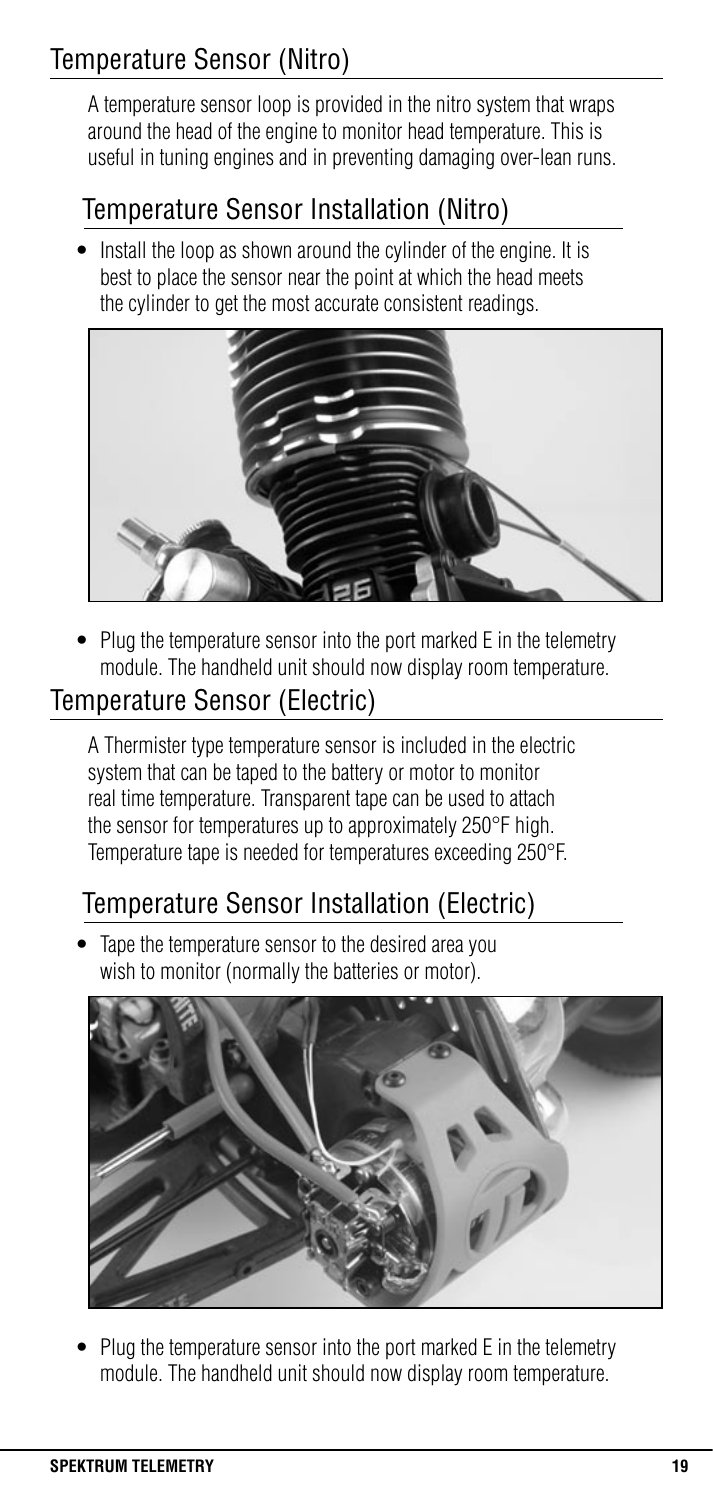#### <span id="page-19-0"></span>Lap Counter/Timer

The lap counter records and displays the number of laps and lap time for up to 99 laps. In order to use the lap timer, an optional lap trigger must be used. The lap counter/timer system utilizes an infrared sensor in the car and the lap trigger projects an infrared light across the track that triggers the sensor when the car passes. A Lexan mount is provided to allow easy mounting of the lap counting sensor in your vehicle.

**Note**: The lap sensor must be mounted in visible sight of the lap trigger. Normally this means just inside the side window. If the windows are painted, it will be necessary to cut a small hole in the body to allow the IR light to trigger the sensor.

#### Lap Counter/Timer Installation

• Servo tape the lap sensor to the Lexan mount as shown.



- Determine the mounting position that will place the sensor behind the side window.
- Cut and/or bend the Lexan mount to position the sensor in the appropriate position and servo tape the mount in place.
- Plug the lap sensor into the L (lap) port in the telemetry module (see telemetry module photo above).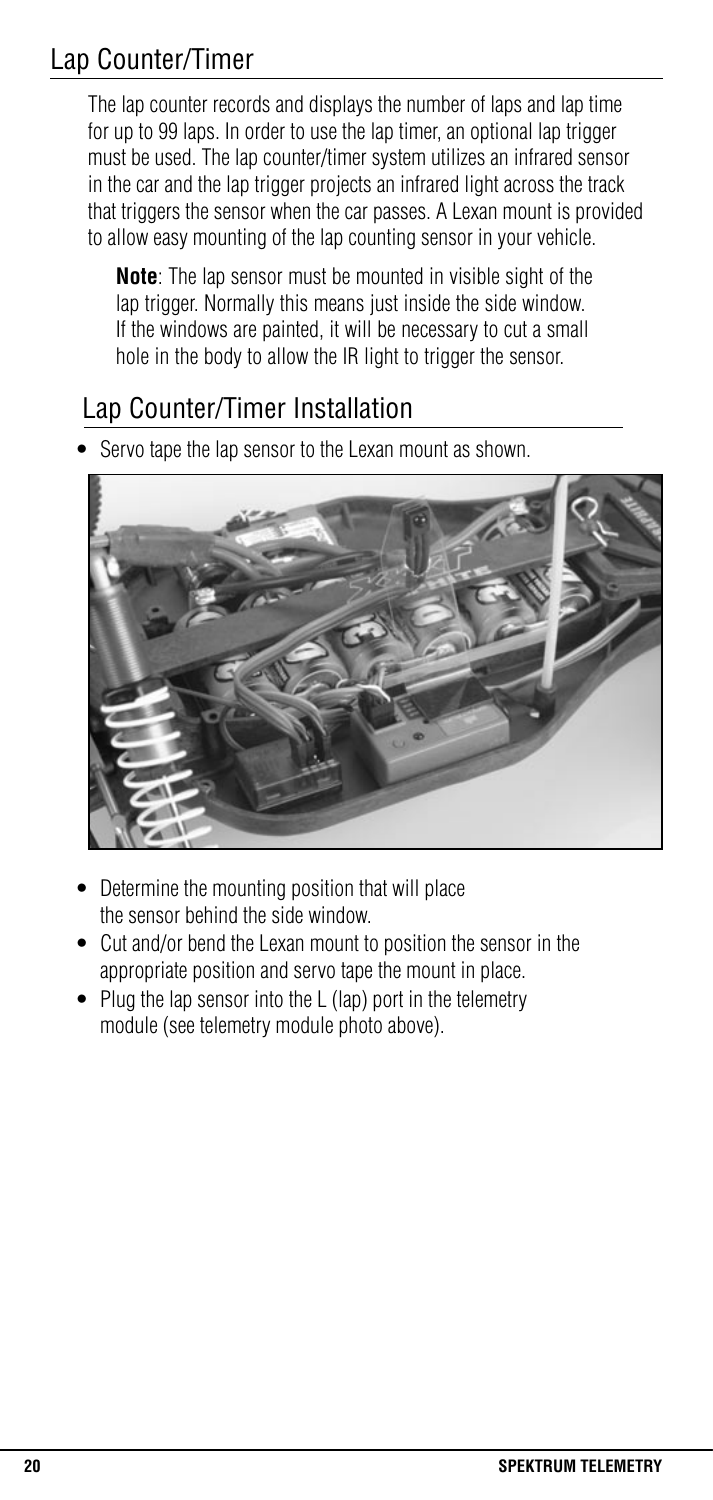#### <span id="page-20-0"></span>Lap Trigger

The Lap Trigger is placed next to the track and projects an infrared beam of light across the track that triggers the infrared sensor in the car each time it passes. The receiver records each lap time and sends that information to the handheld unit where it is displayed. Laps can then be stored and recalled from the handheld unit plus the fastest lap is displayed. A programmed delay of 2 seconds prevents double lap counts.

#### Installing the Lap Trigger Battery



Use 3/32" and 5/64" hex wrenches to unscrew the case and install the 9-volt battery as shown. Reinstall the case, being careful not to over-tighten the screws.

**Note**: A typical 9-volt battery will power the lap timer for 9 hours. For extended use, an optional AC/DC adapter is available. Remove the 9-volt battery when operating the unit from AC power.

#### Mounting the Lap Trigger



The lap trigger should be mounted 8" to 36" above the racing surface facing outward from the track. Facing the trigger outward keeps the IR beam from crossing the track in more than one lane preventing unwanted false triggering. Hook and loop strips make mounting easy. Only one lap trigger is necessary at each track, as a single infrared beam will trigger the lap timer in all cars.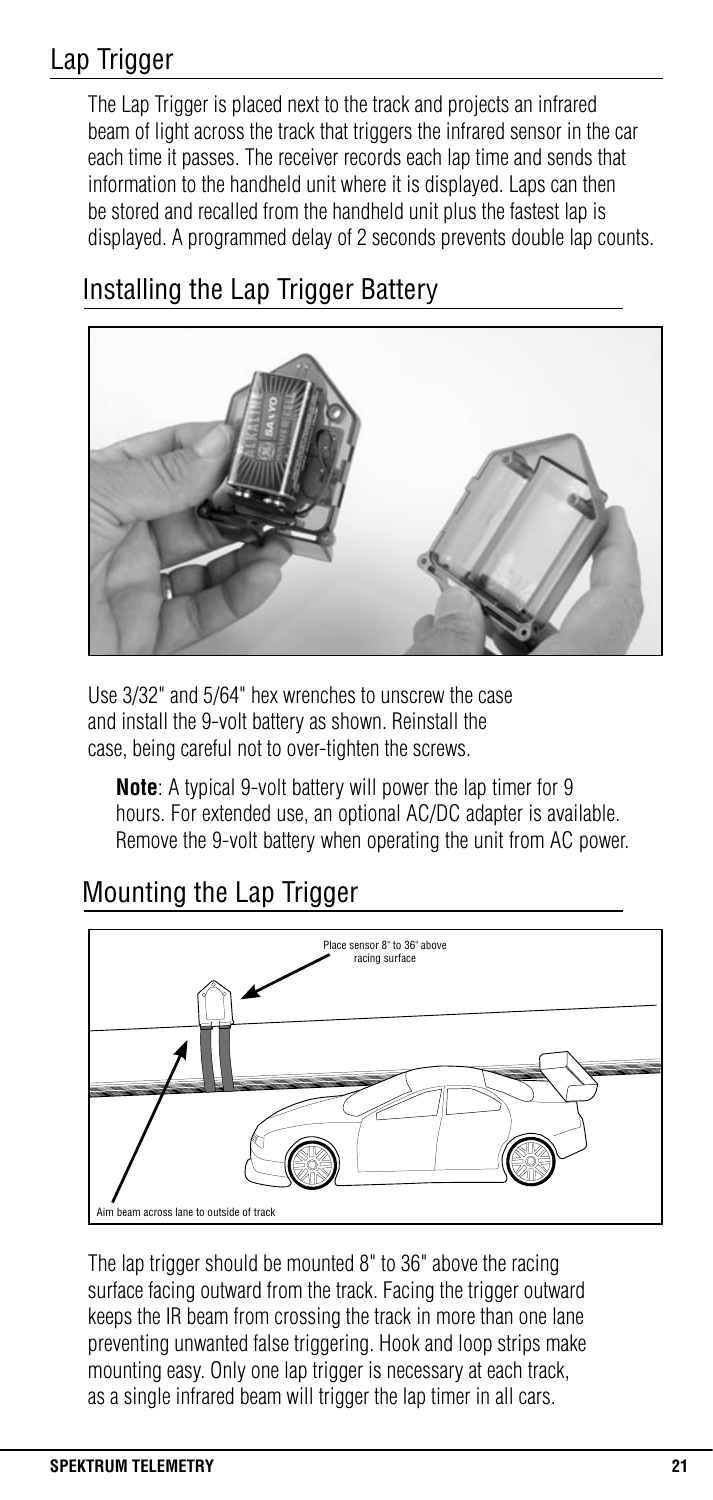# <span id="page-21-0"></span>**Attention**

Although this product is designed for ease of use, it is not a toy and requires some basic mechanical ability and adult supervision. This Manual contains basic instructions for safety, operation and maintenance. It's essential to read and follow all the instructions and warnings in this manual, prior to assembly, setup or use, in order to operate correctly and avoid damage or injury.

# **Safety Precautions**

This is a sophisticated product that must be operated with caution and common sense. Failure to operate this product in a safe and responsible manner could result in injury or damage to the product or other property. **This product is not intended for use by children without direct adult supervision.**

Horizon Hobby, Inc. shall not be liable for any loss or damages, whether direct, indirect, special, incidental, or consequential, arising from the use or misuse of this product or any product required for operating it. (See warranty and limits of liability)

- Carefully read and follow the directions and warnings associated with this product.
- As the user of this product you are solely responsible for operating in a manner that does not endanger yourself and others or result in damage to the product or the property of others.
- Keep away from liquid, flammable chemicals and moisture.
- Keep all chemicals, small parts and anything electrical out of the reach of children.

# **Warranty & Limits of Liability**

Horizon Hobby, Inc. guarantees this product to be free from defects in both material and workmanship for a period of 1 year from the date of purchase. This warranty is limited to the original purchaser and is not transferable. It does not cover any component parts damaged by use, modification, improper installation or serviced by an unauthorized service center. In no case shall Horizon Hobby's liability exceed the original cost of the purchased product and will not cover consequential, incidental or collateral damage. Horizon Hobby, Inc. reserves the right to inspect any and all equipment involved in a warranty claim. Repair or replacement decisions are at the sole discretion of Horizon Hobby, Inc. Further, Horizon Hobby reserves the right to change or modify this warranty without notice.

As Horizon Hobby has no control over use, setup, final assembly, modification or misuse, no liability shall be assumed nor accepted for any resulting damage or injury. By the act of use, setup or assembly, the user accepts all resulting liability.

Your local hobby store and/or place of purchase cannot provide warranty support or repair. Once assembly, setup or use of the product has been started, you must contact Horizon Hobby, Inc. directly. This will enable Horizon to better answer your questions and service you in the event that you may need any assistance.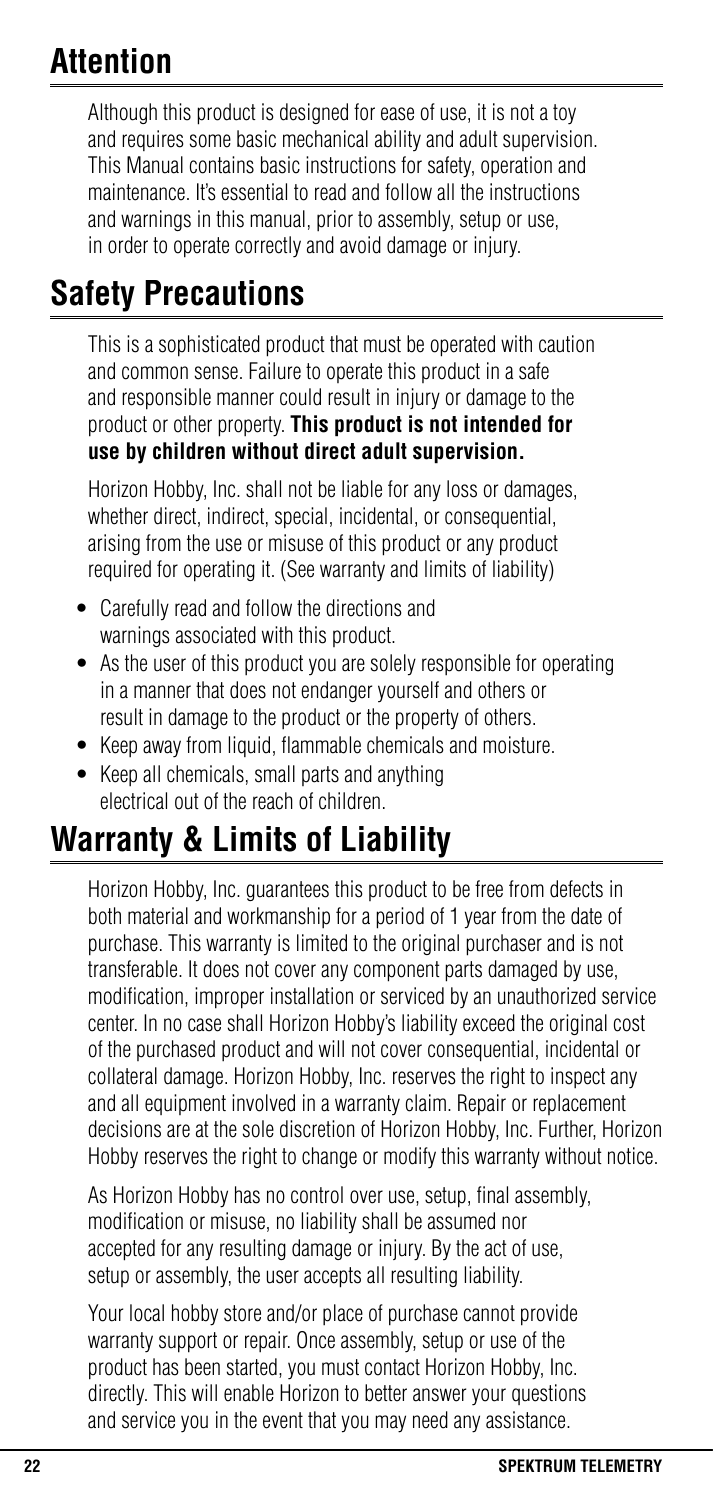<span id="page-22-0"></span>**If you as the purchaser or user are not prepared to accept the liability associated with the use of this product, you are advised to return this product immediately in new and unused condition to the place of purchase.**

### **Questions or Assistance**

For questions or assistance, please direct your email to productsupport@horizonhobby.com, or call 877.504.0233 toll free to speak to a service technician.

## **Inspection or Repairs**

If your product needs to be inspected or repaired, please call for a Return Merchandise Authorization (RMA). Pack the product securely using a shipping carton. Please note that original boxes may be included, but are not designed to withstand the rigors of shipping without additional protection. Ship via a carrier that provides tracking and insurance for lost or damaged parcels, as Horizon Hobby, Inc. is not responsible for merchandise until it arrives and is accepted at our facility. Include your complete name, address, phone number where you can be reached during business days, RMA number, and a brief summary of the problem. Be sure your name, address, and RMA number are clearly written on the shipping carton.

# **Warranty Inspection and Repairs**

To receive warranty service, you must include your original sales receipt verifying the proof-of-purchase date. Providing warranty conditions have been met, your product will be repaired or replaced free of charge. Repair or replacement decisions are at the sole discretion of Horizon Hobby, Inc.

# **Non-Warranty Repairs**

Should your repair not be covered by warranty and the expense exceeds 50% of the retail purchase cost, you will be provided with an estimate advising you of your options. You will be billed for any return freight for non-warranty repairs. Please advise us of your preferred method of payment. Horizon Hobby accepts money orders and cashier's checks, as well as Visa, MasterCard, American Express, and Discover cards. If you choose to pay by credit card, please include your credit card number and expiration date. Any repair left unpaid or unclaimed after 90 days will be considered abandoned and will be disposed of accordingly.

Products requiring inspection or repair should be shipped to the following address (freight prepaid):

> Horizon Service Center 4105 Fieldstone Road Champaign, Illinois 61822